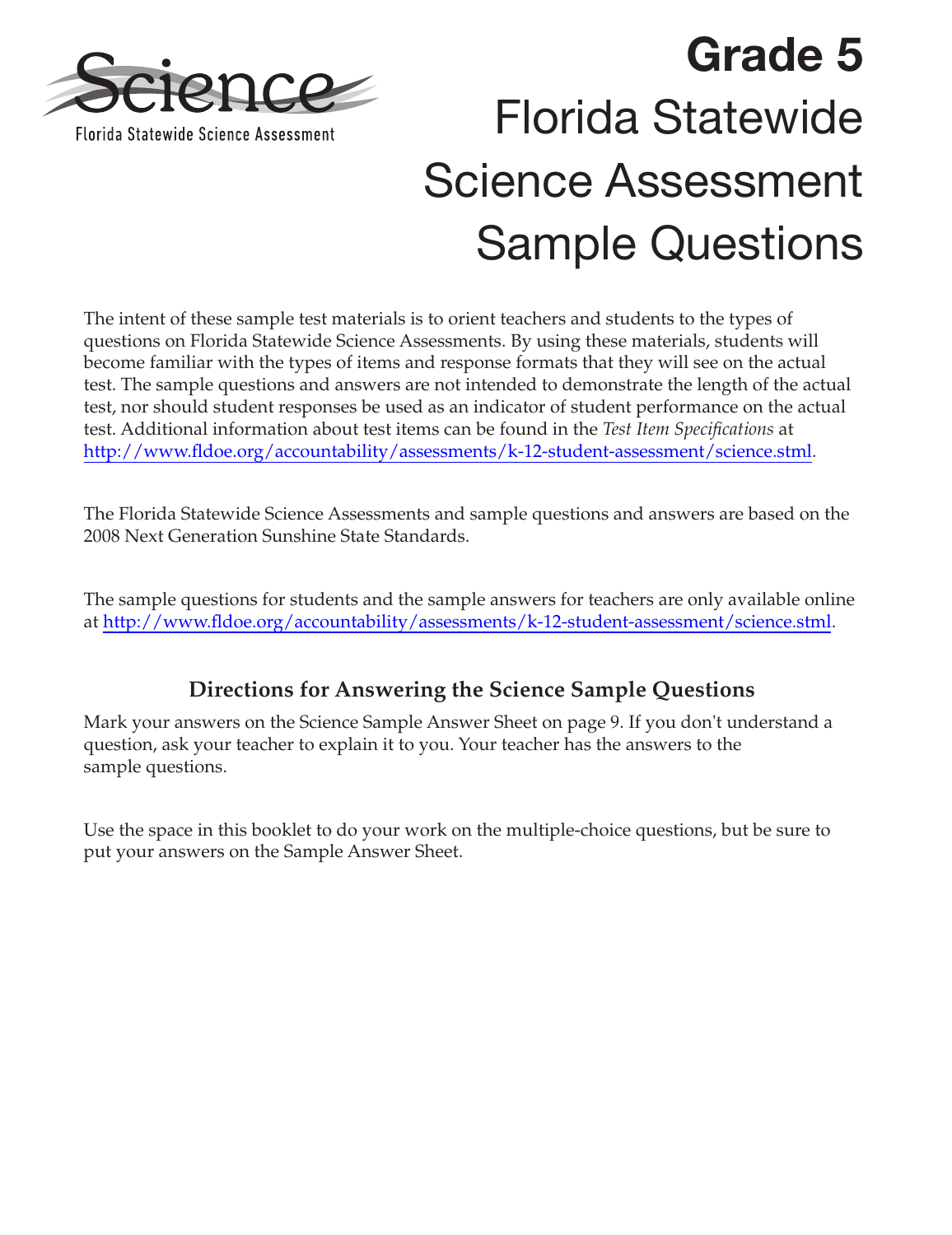

**1** Ariana uses balloons to investigate static electricity. Which of the following **best** explains what will happen when she brings two positively charged balloons close to each other?

- **A.** The balloons will move apart.
- **B.** One balloon will lose its charge.
- **C.** The balloons will come together.
- **D.** One balloon will gain a negative charge.



**<sup>2</sup>** The stem is an important part of many plants. Which of the following is **most**  similar to the role performed by the stem of a plant?

- **F.** an anchor holding a boat in place
- **G.** a snack company producing energy bars
- **H.** a colorful sign attracting people into a store
- **I.** an elevator transporting supplies from one floor to another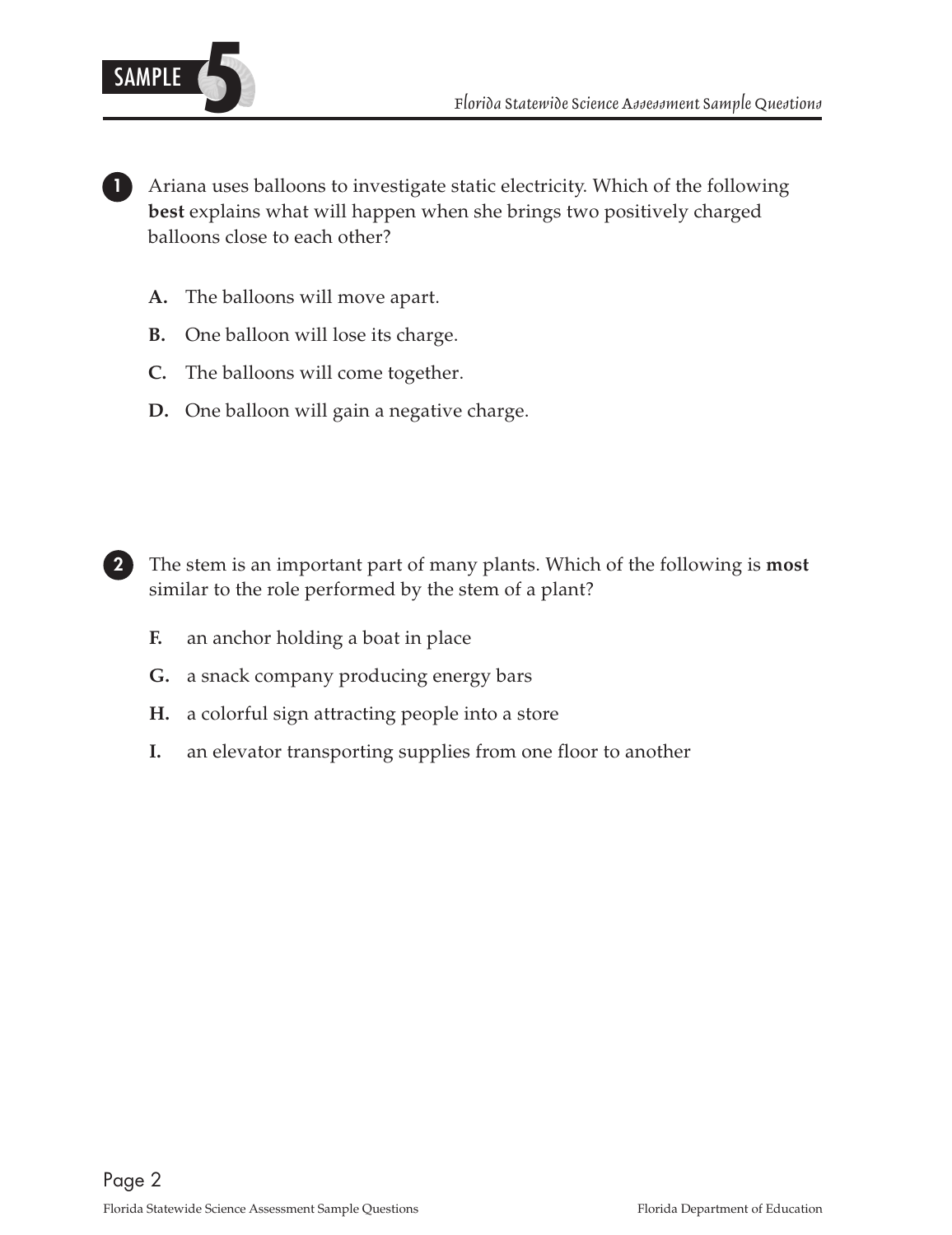

**3** Roger collected four rock samples and wrote a description of how each was formed. Which of the following rocks that Roger collected is a metamorphic rock?

Formed from magma<br> **Formed from lava**<br> **Formed from lava**<br> **Formed from lava**<br> **formed from lava**<br> **formed from lava** 



that cooled quickly





Formed by pressure **Formed by pieces of rock**<br>and heat over time<br>**Formed by pieces of rock**<br>**Formed by pieces of rock** cemented together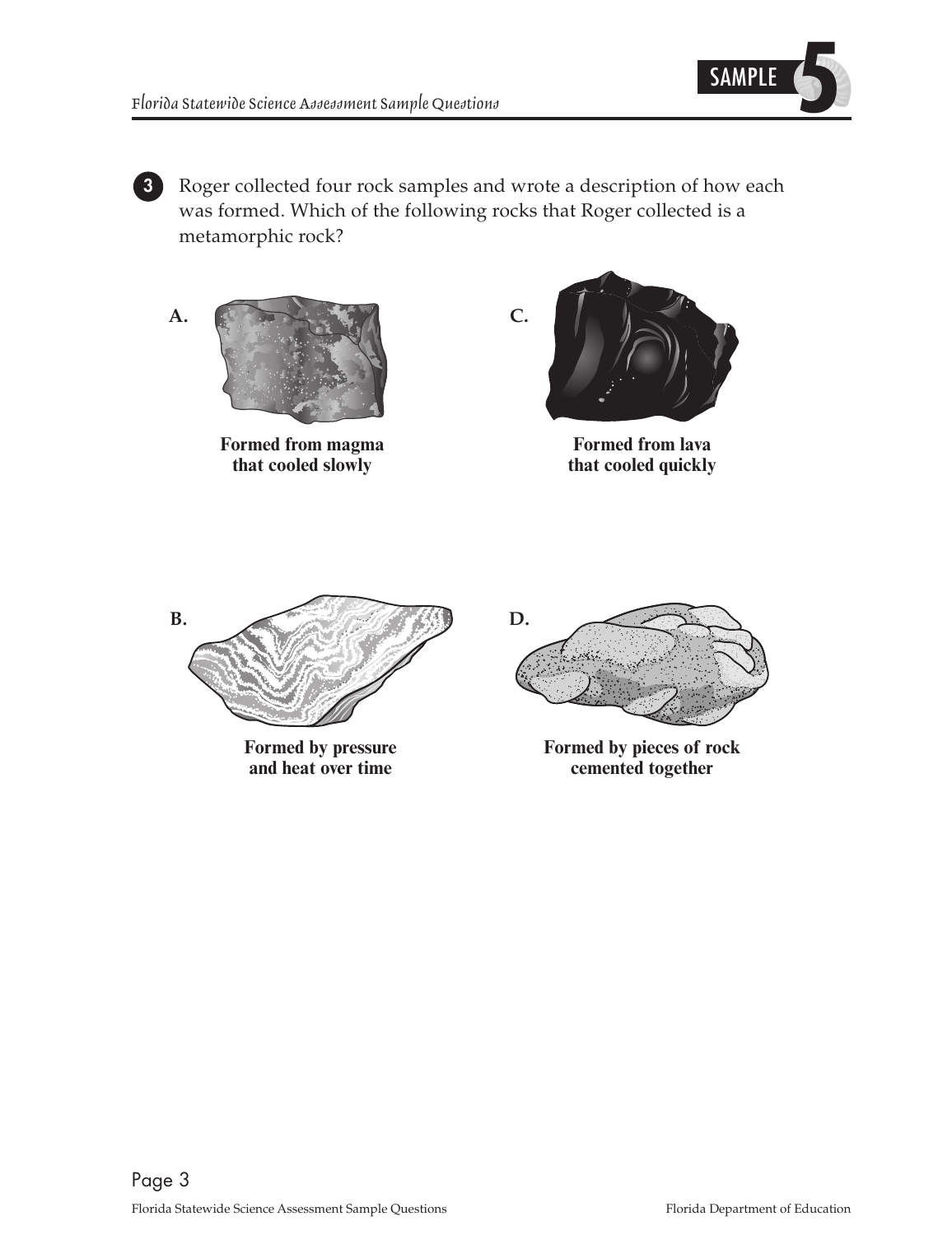

 separate the iron filings from the sand. Which of the following is the **best** tool **4** Mr. Washington mixed iron filings with sand. Then, he asked his students to to use to separate the iron filings from the sand?





**5** Jenny measures the outside temperature as 16 degrees Celsius (°C), 61 degrees Fahrenheit (°F). She observes precipitation falling from the clouds in a solid form. What type of precipitation is Jenny **most likely** observing?

- **A.** hail
- **B.** rain
- **C.** sleet
- **D.** snow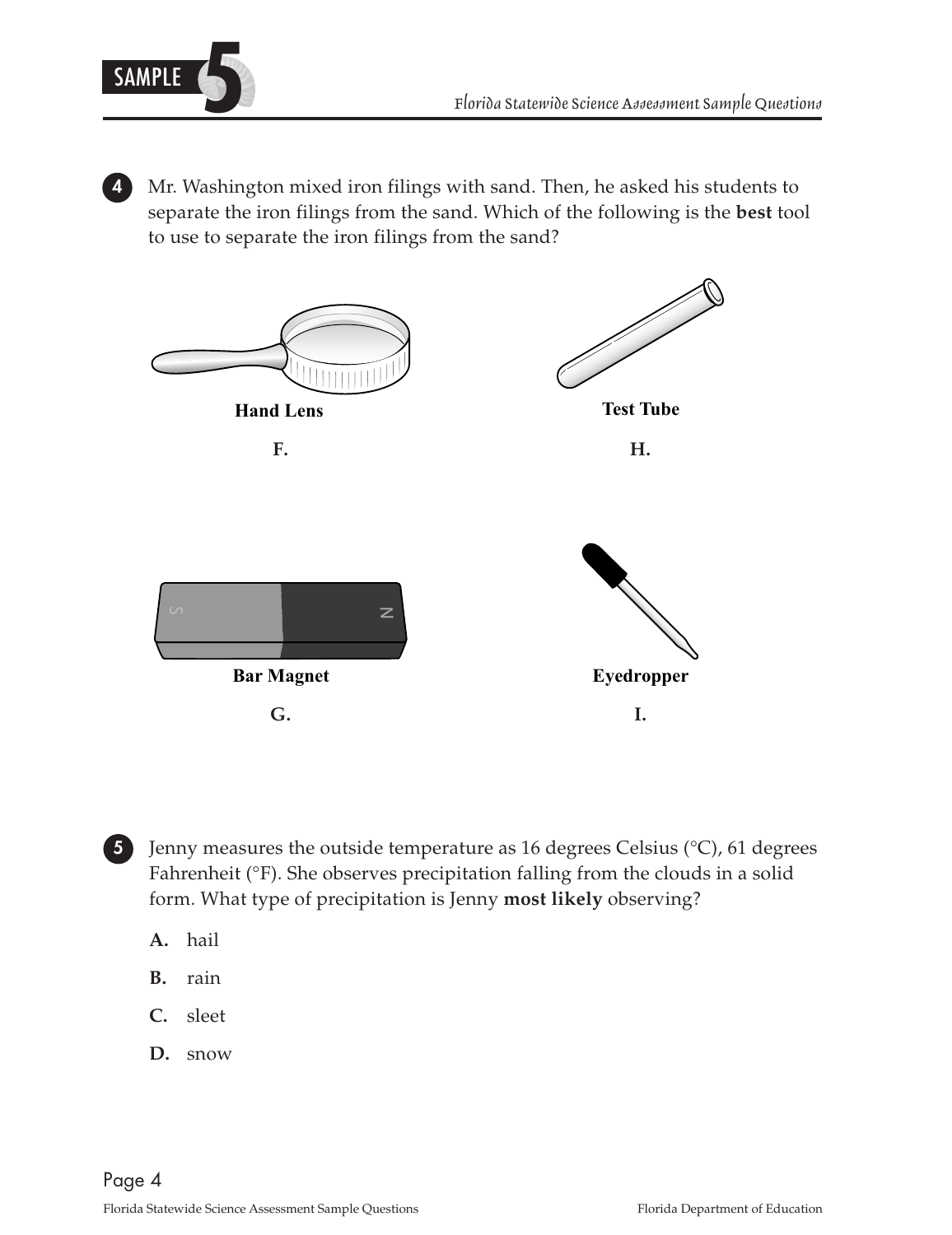

**6** Plants are classified according to their structures. The plant pictured below reproduces without seeds and has simple tubes for transporting water.



In which group of plants would this plant be classified?

- **F.** spore-producing plants with many leaves
- **G.** plants that produce fruit on their leaves
- **H.** plants that carry seeds on their leaves
- **I.** flowering plants with many leaves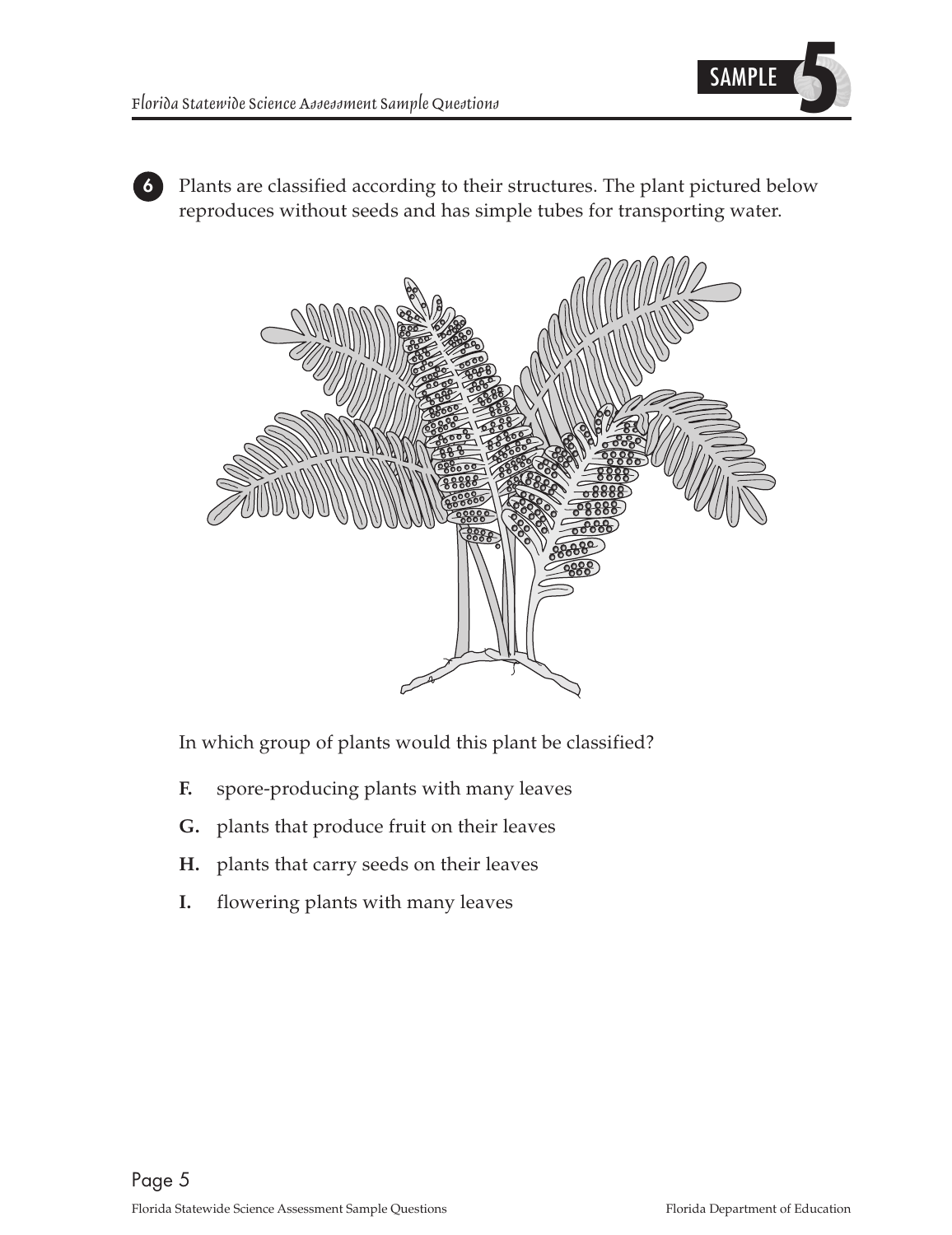

**7** Erosion and weathering can both cause changes to the surface of Earth. Which of the following happens **only** because of erosion and NOT because of weathering?

- Rocks form deep underground.
- **B.** Rocks become smooth and round.
- **C.** Rocks are broken apart into small pieces.
- **D.** Rocks are moved from one place to another.



**8** Astronomers study many different kinds of objects in our Solar System. Which of the following **best** describes a difference between comets and asteroids?

- Comets orbit planets, and most asteroids orbit the Sun.
- **G.** Comets are hot balls of gas, and asteroids are made mostly of ice.
- **H.** Comets are made mostly of ice, and asteroids are made mostly of rocks.
- **I.** Comets orbit the Sun between Mars and Jupiter, and asteroids form patterns in the sky.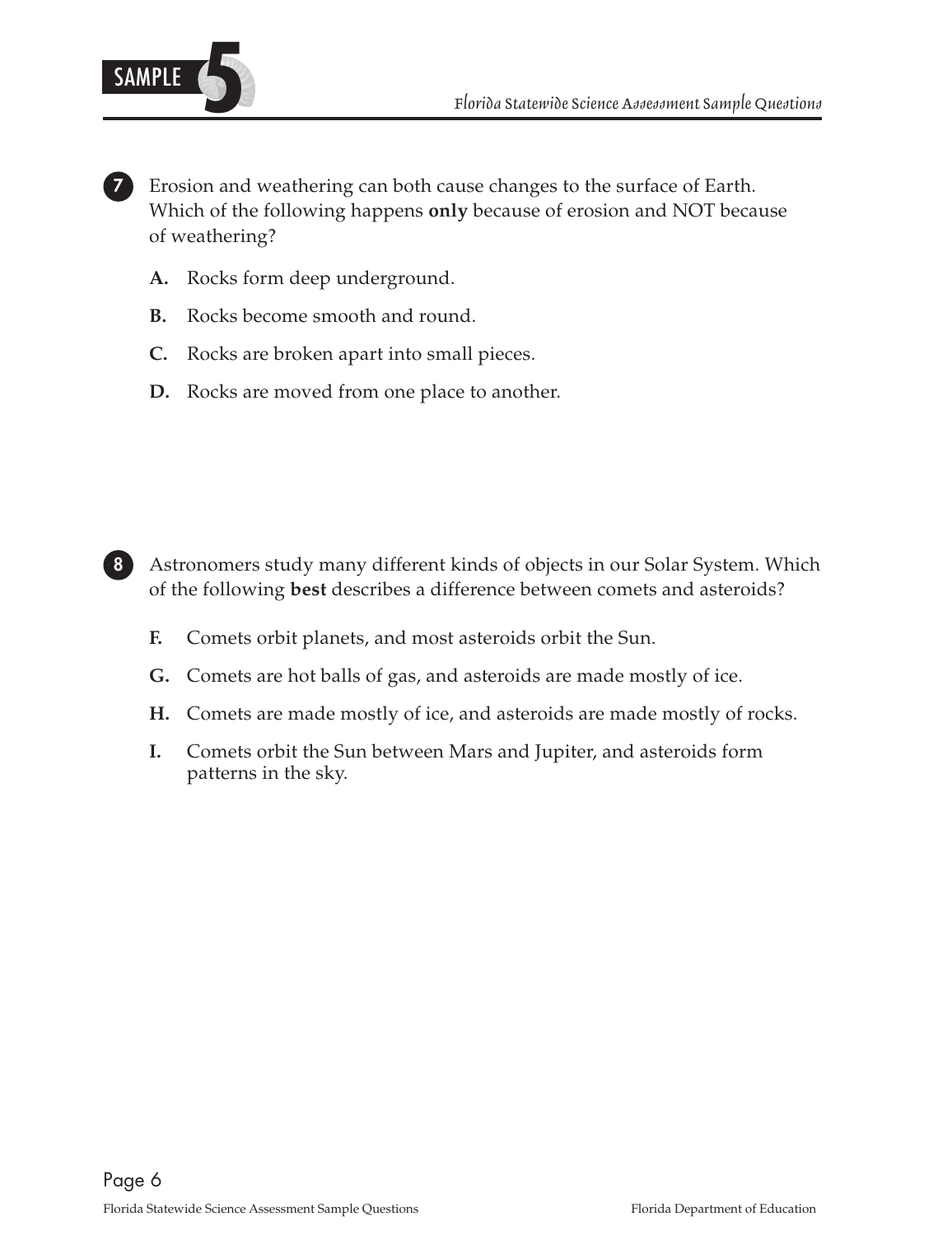

**9** The organisms shown below live in or near bodies of water. Some are classified as vertebrates and some as invertebrates.



not to scale

Which organism is classified as an invertebrate?

- **A.** crab
- **B.** fish
- **C.** manatee
- **D.** turtle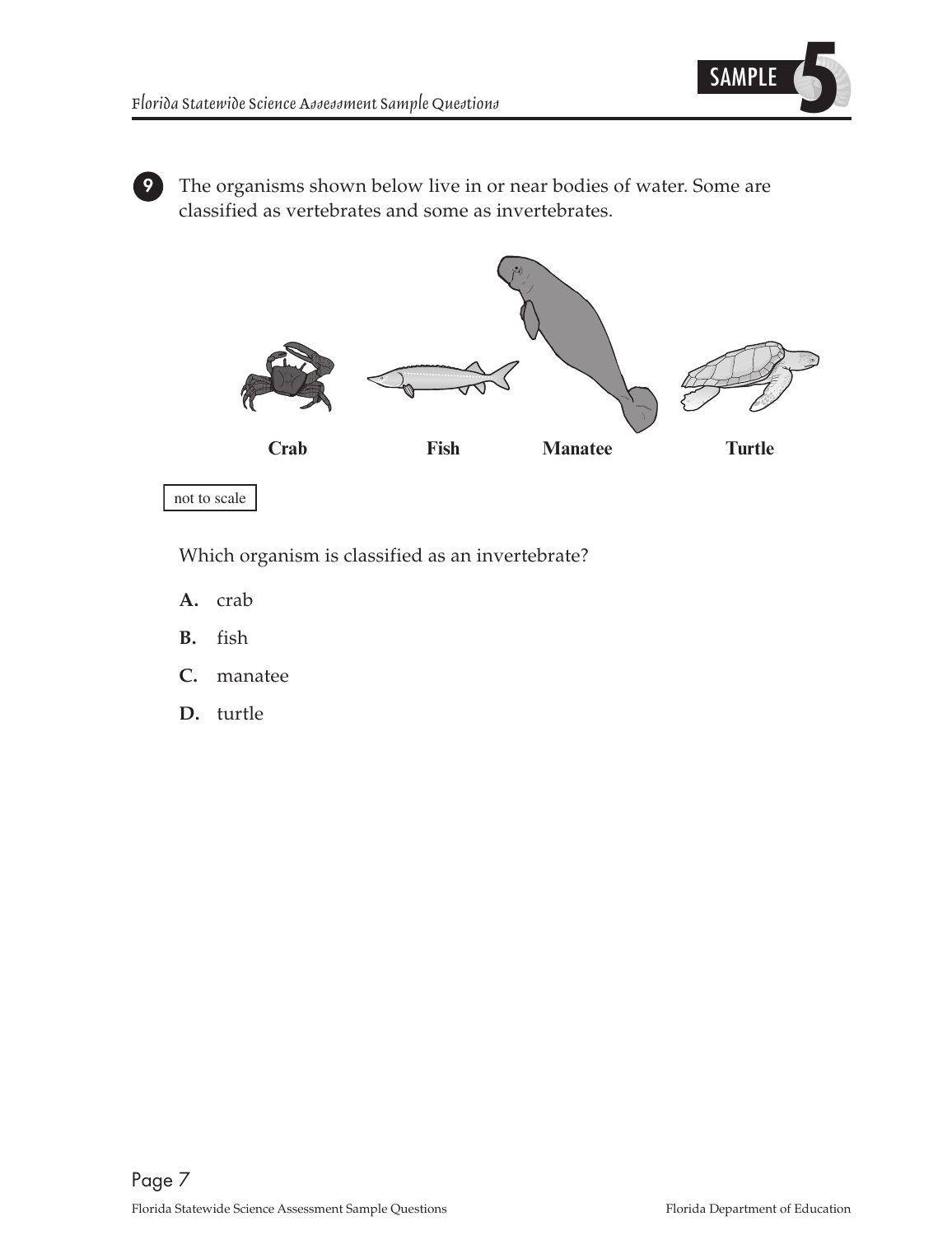

**10** A radiometer is a device with fins that spin when light energy strikes them. A picture of a radiometer is shown below. As part of an experiment, a light source was placed 50 centimeters (cm) from a radiometer. The light source gave off four different-colored lights for 30 seconds (s) each. After each color of light was turned off, the amount of time the fins on the radiometer spun was recorded. The results are shown in the table below.



**Radiometer** 

## **RADIOMETER DATA**

| <b>Color of Light</b> | <b>Spinning Time (s)</b> |
|-----------------------|--------------------------|
| Red                   | 46                       |
| Green                 | 55                       |
| Blue                  | 72                       |
| White                 | 75                       |

Which color of light provided the **greatest** amount of light energy according to the data in the table?

- **F.** red
- **G.** green
- **H.** blue
- **I.** white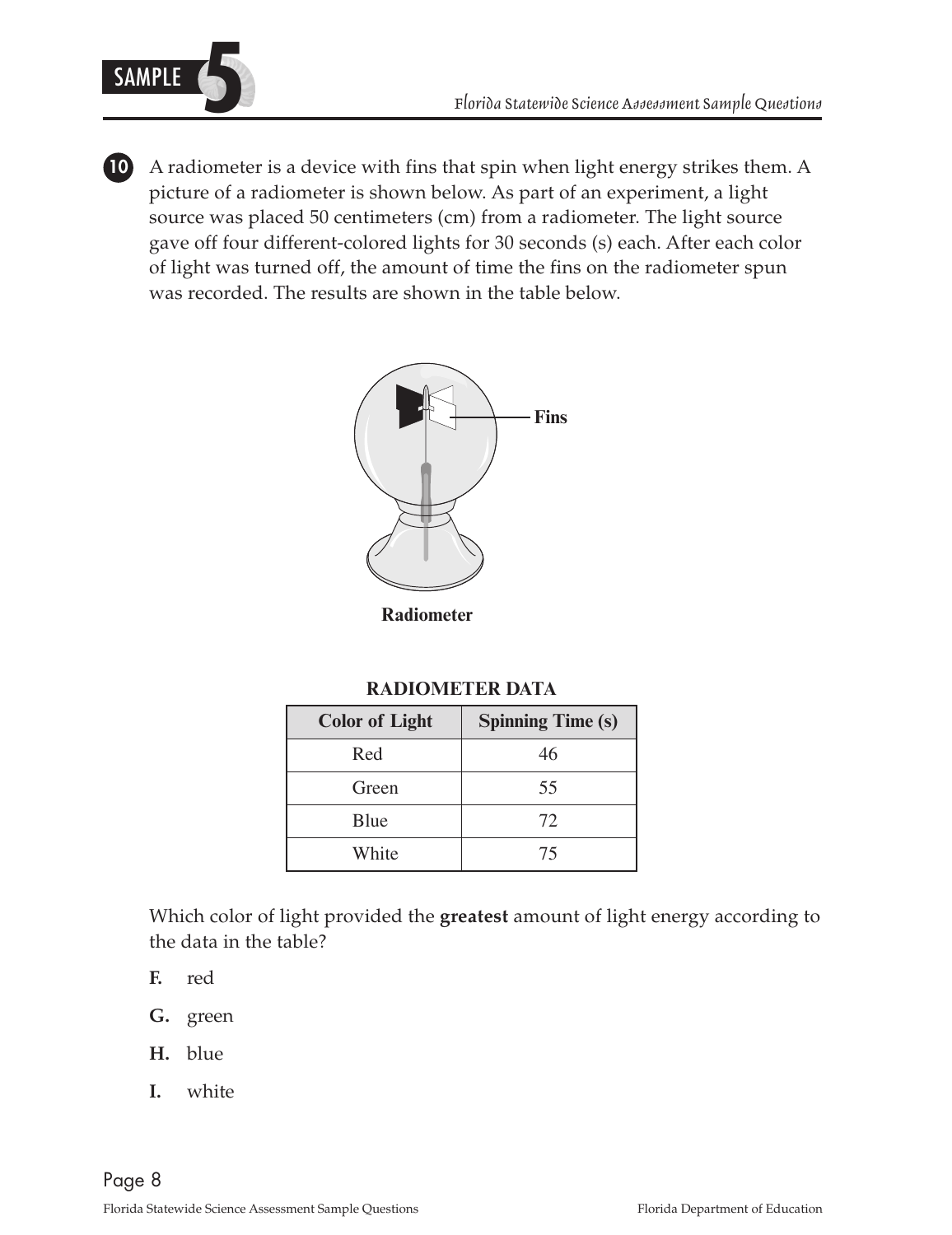

<span id="page-8-0"></span>*Name* 

**Answer all the Science Sample Questions on this Sample Answer Sheet.**